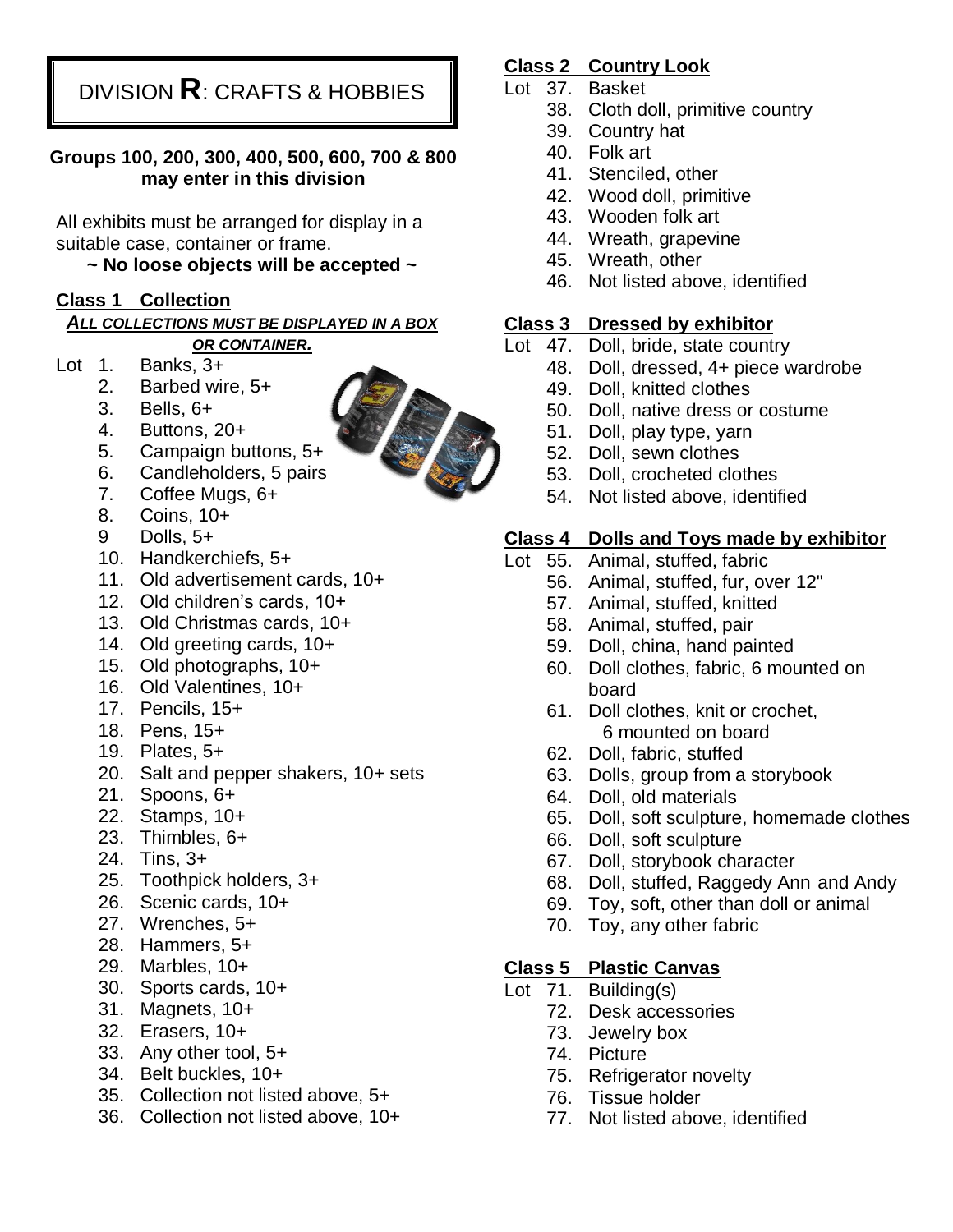### **Class 6 General Crafts & Hobbies:**

- Lot 78. Arrangement of plastic or silk flowers
	- 79. Bird Feeder
	- 80. Blown-out eggshell, decorated
	- 81. Bowl or box, decoupage
	- 82. Box, decorated
	- 83. Bracelet
	- 84. Earrings
	- 85. Necklace
	- 86. Jewelry Set
	- 87. Candle, handmade, in a centerpiece
	- 88. Centerpiece, artificial
	- 89. Centerpiece, holiday, not Christmas
	- 90. Ceramic article
	- 91. Cooking crystal ornament or article
	- 92. Corsage, artificial
	- 93. Door stop
	- 94. Lawn ornament
	- 95. Bookends
	- 96. Leather, tooled
	- 97. Metal lathe
	- 98. Miniature: May be doll house furniture
	- 99. Model airplane, radio control
	- 100. Model airplane, control line
	- 101. Mosaic work
	- 102. Nationality article
	- 103. Novelty bazaar item, value of \$10-20
	- 104. Novelty bazaar item, value of \$2-10
	- 105. Original toy or game
	- 106. Padded album
	- 107. Padded picture frame
	- 108. Pierced lampshade(s)
	- 109. Pin cushion
	- 110. Plate, wooden, decorated
	- 111. Plate, glass, decorated
	- 112. Pottery article
	- 113 Puppet, hand or arm
	- 114. Refrigerator ornament
	- 115. Seed or beadwork
	- 116. Soft sculpture
	- 117. Stained glass
	- 118. Tin can art
	- 119. Tin punch
	- 120 Wall hanging, decoupage
	- 121. Weaving, finished article
	- 122. Wood burning
	- 123. Baskets
	- 124. Dream catchers
	- 125. Lego's farm scene
	- 126. Lego's figure
	- 127. Lego's Star Wars scene
- 128. Lego's other
- 129. Not listed above, identified
- 130. Not listed above, identified

## **Class 7 Christmas and Other Holiday**

**Crafts** Items must pertain to holiday specified.

*Christmas:*

- Lot 131. Apron
	- 132. Basket décor
	- 133. Bell pull
	- 134. Burlap hanging
	- 135. Card
	- 136. Card holder
	- 137. Centerpiece
	- 138. Christmas ball
	- 139. Christmas balls, 3 or more
	- 140. Christmas days counter
	- 141. Christmas gnomes
	- 142. Corsage
	- 143. Crèche
	- 144. Decoration from scraps
	- 145. Door hanging
	- 146. Figure, draped
	- 147. Figure, other than draped
	- 148. Mantle decoration
	- 149. Mobile
	- 150. Ornament, other
	- 151. Ornaments, display of 6
	- 152. Picture from jewelry
	- 153. Pine cone tree
	- 154. Plaque
	- 155. Stocking
	- 156. Stockings, family group
	- 157. Tablecloth
	- 158. Tree, other than cone
	- 159. Tree skirt
	- 160. Wall decoration, not cone
	- 161. Wreath, pine cones
	- 162. Wreath, other
	- 163. Not listed above, identified

#### *Other holiday craft*

- Lot 164. Easter decorations
	- 165. Valentines decorations
	- 166. Thanksgiving decorations
	- 167. Halloween decorations
	- 168. Wedding decorations
	- 169. Not listed above, identified